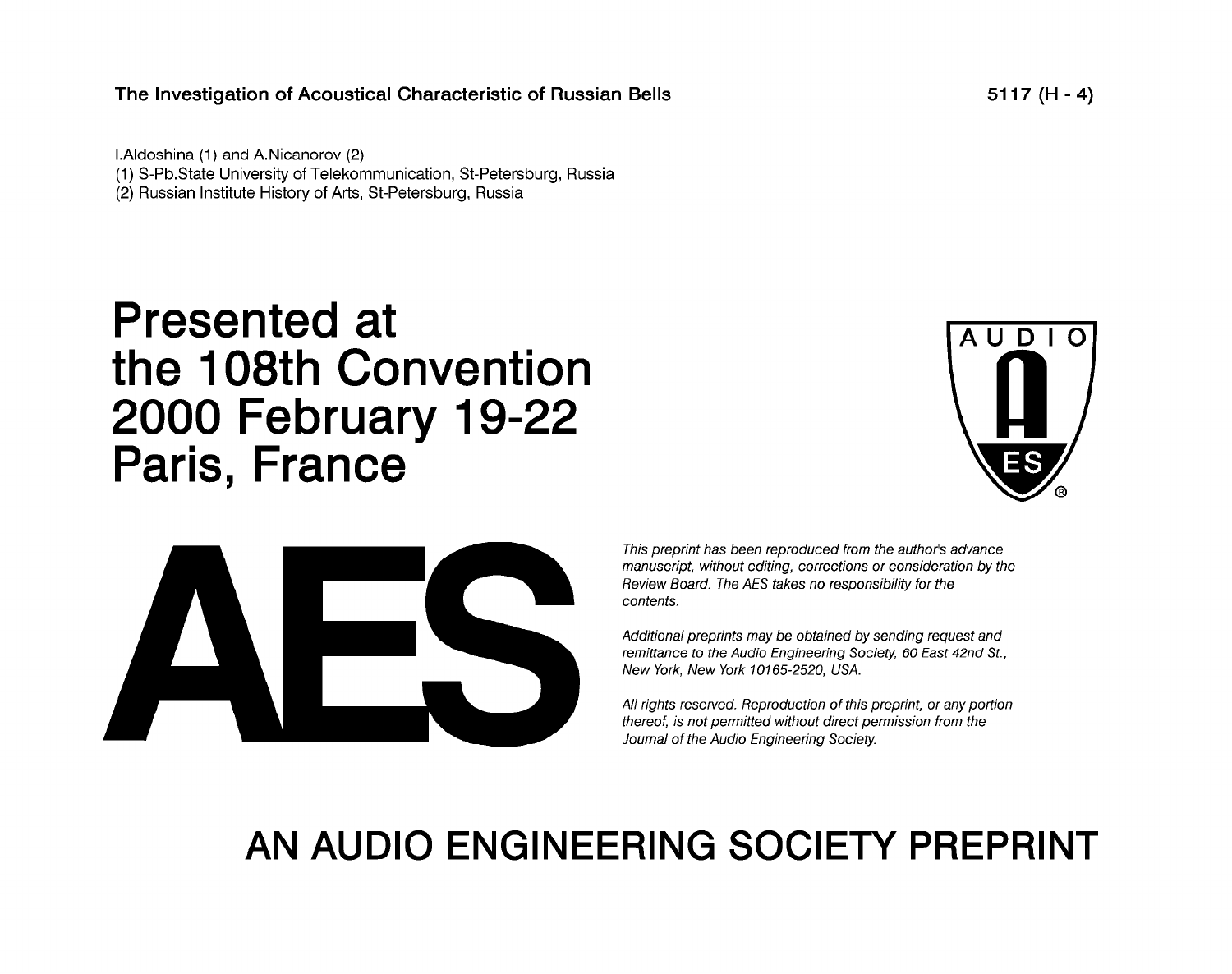#### " THE INVESTIGATION OF ACOUSTICAL

#### CHARACTERISTIC OF RUSSIAN BELLS"

Aldoshina I.-State University of Telecommunication, Nicanorov A.-Russian Institute History of Arts. S-Petersburg, Russia.

Bell ringing is one of the most important elements of Russian culture, for in no other country did it spread so wide being a necessary part of the Orthodox church rites. Bell shapes had been perfected during several centuries. As the result there were created huge in their sizes and inordinate in their soundings bells characteristic of Russia only. Cast in the  $17<sup>th</sup>$  century, the bells of Rostov Uspensky Cathedral may serve as an example: the biggest one particularly weighs 32,760 kg, its lower diameter equals 3590 mm, upper one makes it 1745 mm, its height (apart from crown) amounts to 2730 mm, it is 310 mm thick, the frequency of its fundamental tone is 115.5 Hz. The outline is introduced in  $\hat{H}g$ . I. The inducement of fluctuations is produced by striking with the heavy clap against the lower brink.

In a long period of time (as early as since the  $11<sup>th</sup>$  century) there had been made up a special style of playing on the bells, in which the leading role belonged to the rhythm and harmony, not the melody. The collected experience was handed on in writing form.

Starting with 1920-30s, during the "fight-against-church" period in Russia, thousands of bells were demolished, centuries-old traditions of playing inflicted, lost the technology of the beil

 $\overline{1}$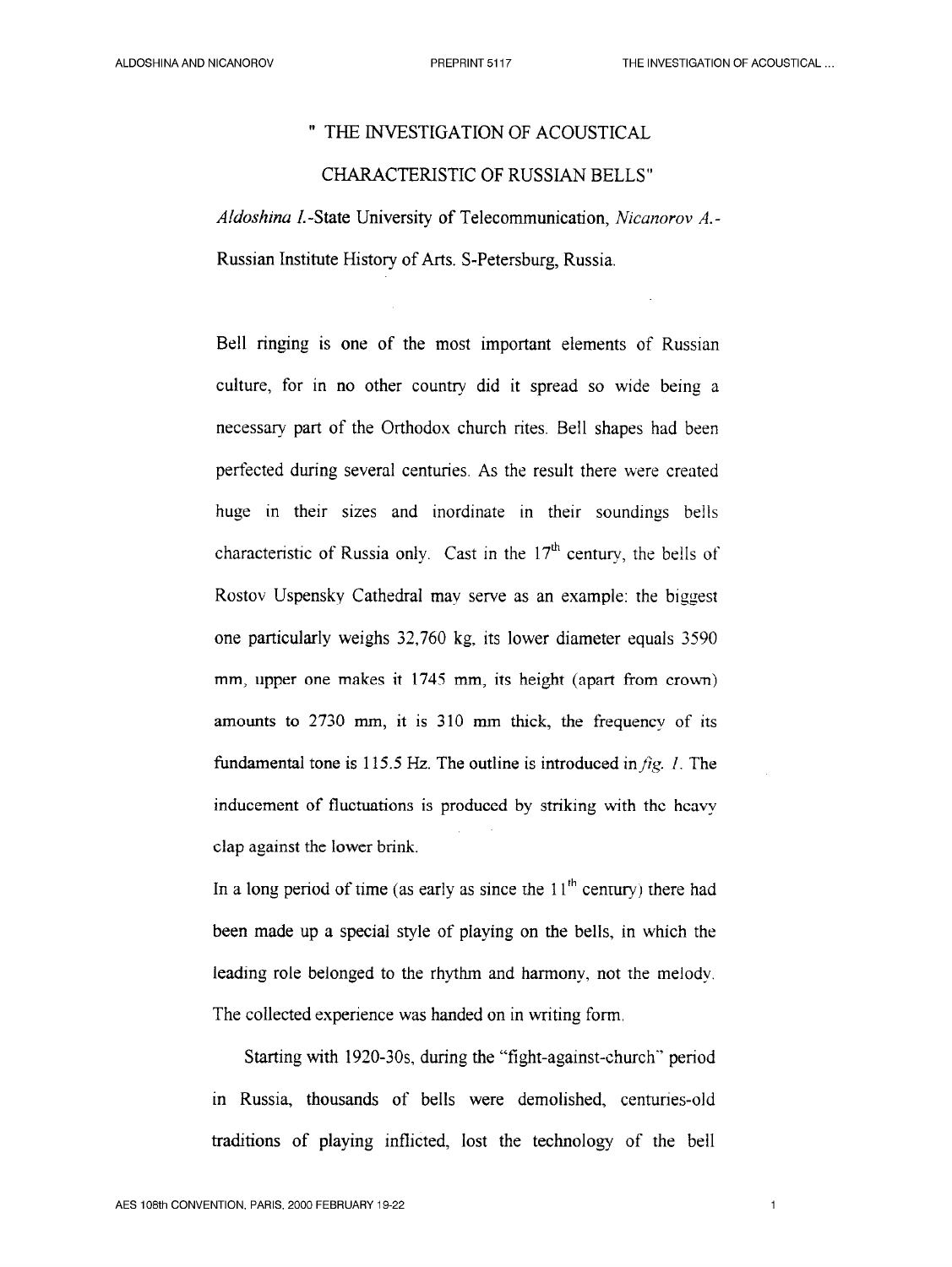production. This is exactly why Russian bells are the less learnt musical instruments.

At present, due to recuperation of the Orthodox traditions, restorations and rebuilding of churches, it has required to regain the art of manufacturing and the technique of performing on the bells, which defined the course of a big set of works of various researchers, targeted at the analysis of vibro-acoustic properties of the extant bells, working-out mathematical models of vibration processes in them, investigating technologies of their making, conducting psychoacoustic researches of their sound as well as creating methods of their music notation.

The experiences collected on this ground by Western researchers cannot have been used, for Russian bells substantially differ in their acoustic properties and quality of sound  $/1$  /-/3  $/$ .

Some of the results reached in this field (Zinchenko V.,Niynin B., Ivanov D and others) are summarized in the present report  $/4$  /-/ 18/. First of all, the analysis of acoustic properties of the best sounding ancient bells of Rostov Uspensky Cathedral has been fulfilled. Fifteen bells were involved: beginning with the biggest weighing 32,760 kg down to a small one of 24 kg.

With the help of recording and analyzing impulse responses by FFT method there were received frequency characteristics of sound pressure at different moments of time: a) the moment of strike; b) two seconds later; c) and ten seconds after the strike. The example is shown in  $fig.2$  for a bell weighing 16,380 kg. The spectrum contains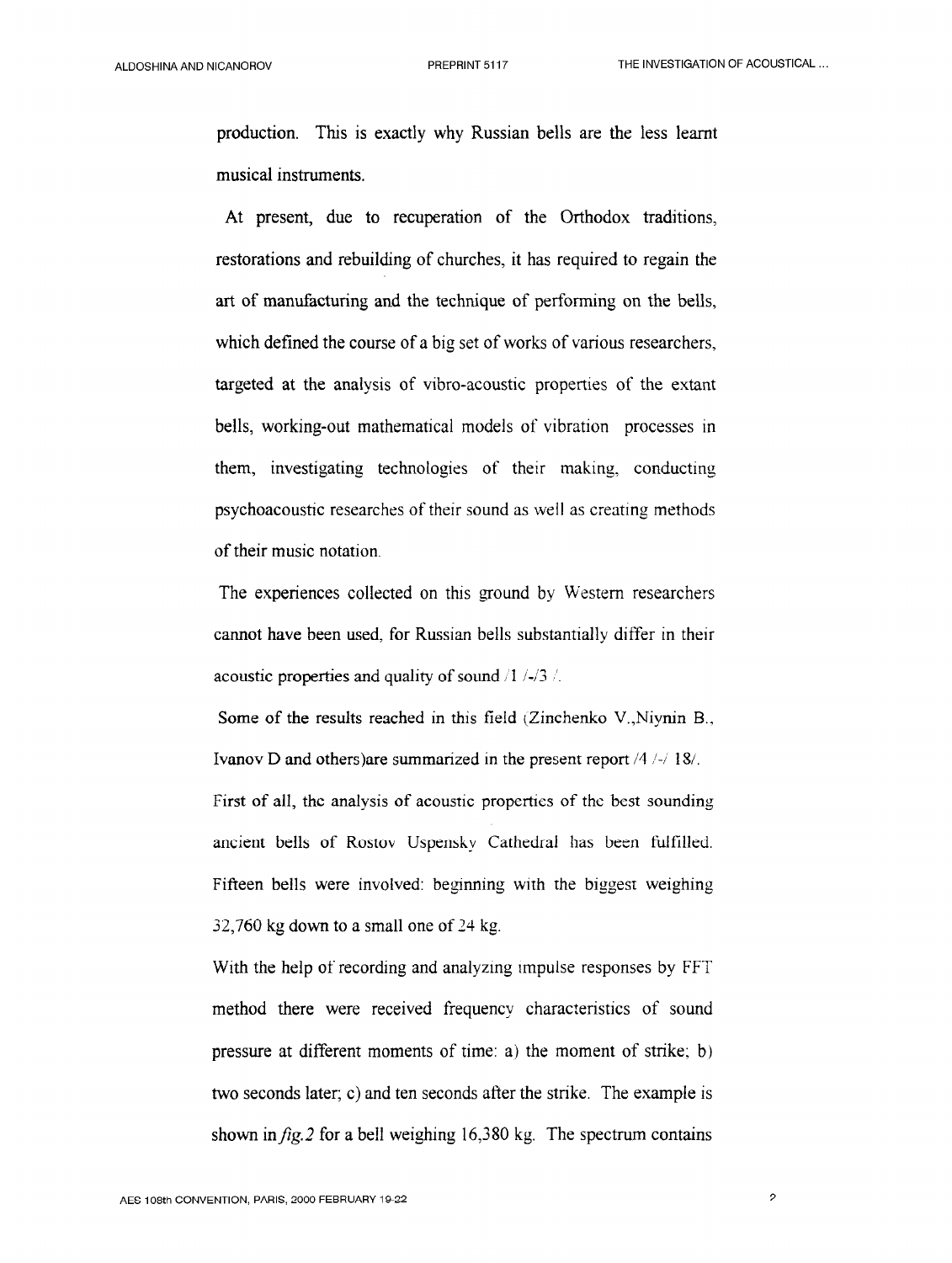up to 11 frequency components, whereas the main sound energy ranges from 100 to 1300 Hz. Ten seconds after the strike only the first three frequencies predominate. For the minor bells, the shift to the initial frequencies comes sooner  $-$  in 1.5 through 2 seconds. The similar observations were noted for all the bells, and an acoustic ID was issued for each bell. The example for "Sysoya", the largest bell is given in table I.

Those measurements also allowed to discover that at the moment of strike the highest levels have  $f<sub>6</sub>$  and  $f<sub>8</sub>$  frequencies (101.5 dB and 102.5 dB). The fundamental tone and the undertone frequencies have lower than 83.4 dB and 84.5 dB. In 4-5 seconds their levels begin to increase and appear basic.

As it happened to determine through measurements, the bells were fitted together according to a certain relation of frequencies depending on their masses. The sound pressure decay process of some bells is followed by beat, adding the special emphasis to their sounding  $(\hat{H}g. 3)$ .

Along with the frequency responses of sound pressure analysis there were conducted researches on analyzing the spatial distribution of vibration accelerations upon the bells' surfaces by means of vibration detectors. The measurements were held in a anechoic chamber; the impact force was ensured by a constant. The observed data of the first and the second vibration modes gave the way to conclude that they have the form of ellipse  $(fig.4)$ . Besides, measurements of the direction indication of acoustic radiation in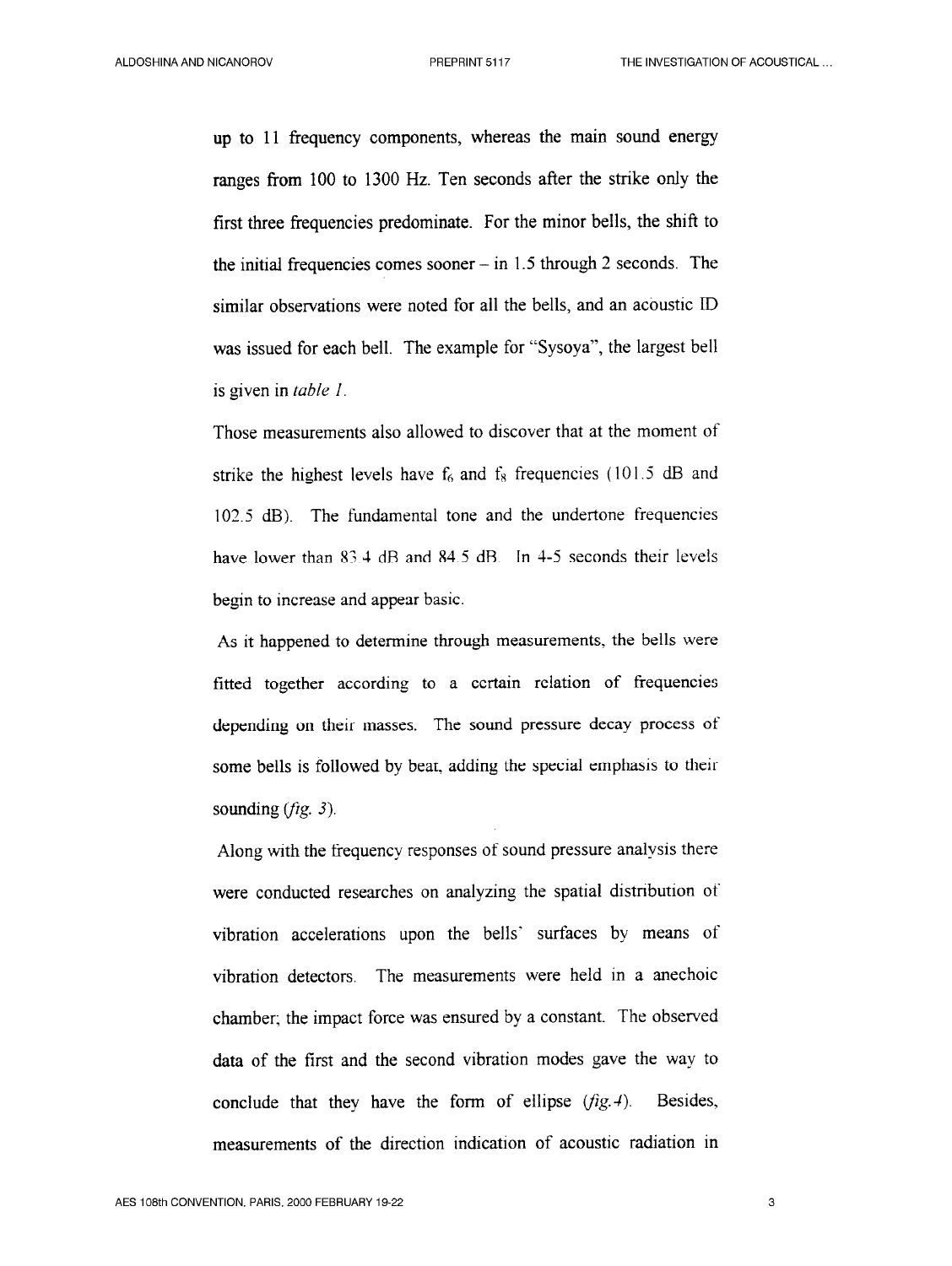space were made, which appeared to have the form of 3-dimensional cross.

To mathematically model the vibration processes in bells a MEEbased software was worked out ; it allowed to calculate the basic forms of bell fluctuations at different frequencies  $(fig. 5)$ .

Final results let create new models of large bells close in sounding to the old samples.

Together with the objective acoustic property analysis. examination of hearing perception of the bells' sounding by experienced musicians was undertaken as well as an attempt to notate it. The note records made by them were compared to the objective properties (i.e. acoustic spectra) of the same bells. Fig.  $6\bullet$ shows the example of the spectrum analysis of one of the Pskovo-Pechersky monastery bells as a line of music. Over the line, the frequencies of the spectrum components are indicated in Hertz, below the line – their disaccord with the tones of homogeneously tempered mode in cents.

The final data permit to conclude the following:

=Notating the bell music by ear is linked with a range of acoustic hindrances, unlike the music of other musical instruments. The musicians say their work was hardened by flowing unstable sound, presence of sound trains.

=The musicians determined one through eight tones ~. =---- ;-- ~. --&qj@@&+g -y& -t& &cfj- gte; ...#fJ3&-\*~- \$ft;f & Gg=ifjf?~ .-ge\$ \_ : individual hearing abilities.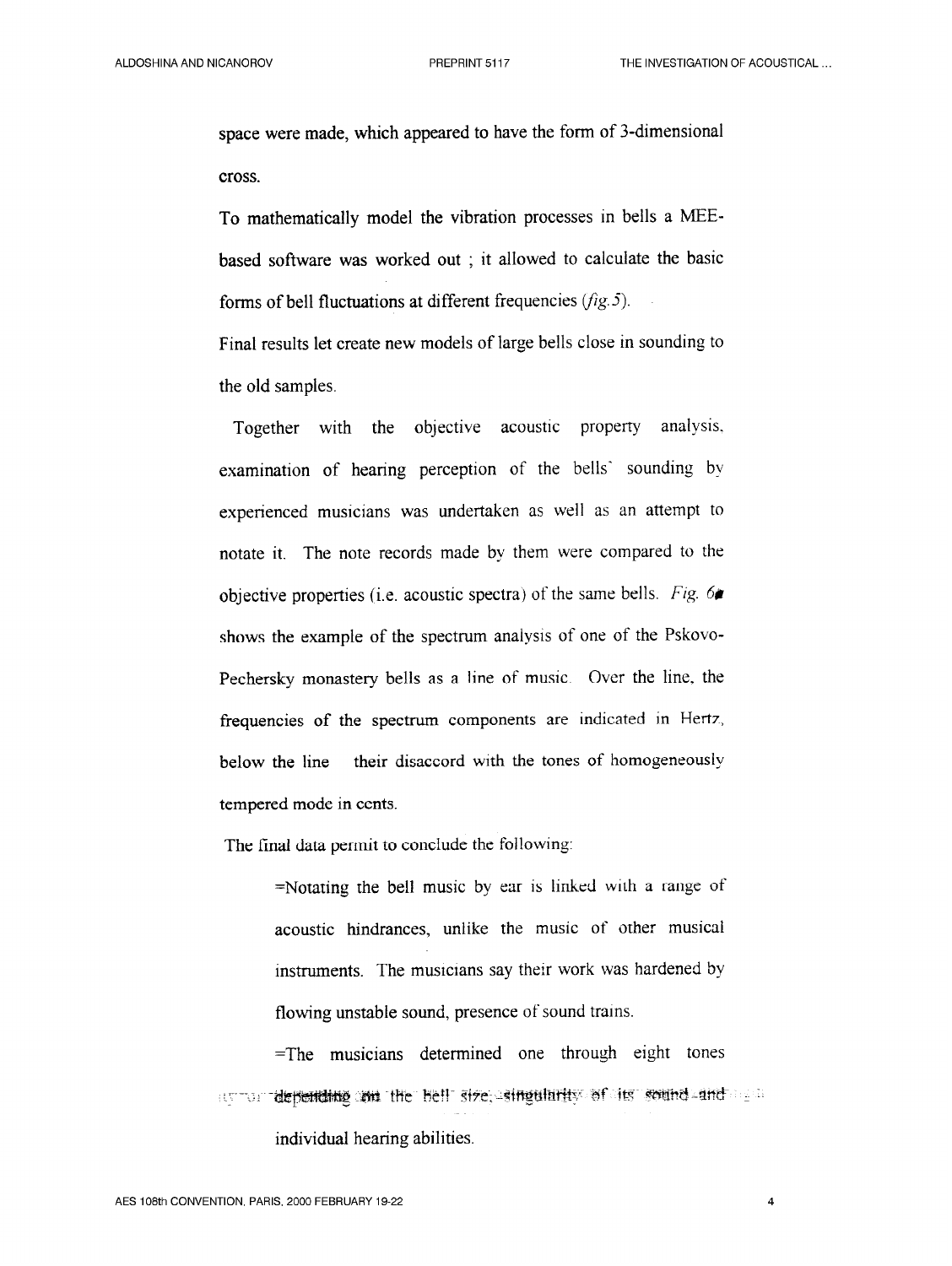=The allocation of the heard tones for octaves has been impossible, thus was held conditionally.

=The easiest subjects to notation are the spectra of medium bells (400-1600kg in our experiment).

=The notations of medium bells mostly coincide with the objective characteristics and the results of spectrum analysis.

=The musician's evaluations of sound pitches of small (up to 480kg) and massive (over 4800kg) differentiate from one another as well as from the results of spectrum analysis.

=In most bells from the  $16<sup>th</sup>$  - the early  $17<sup>th</sup>$  centuries, augmented ninth and augmented tenth of the lower basic tone are determinable. These two tones are the most intensive and stable in time.

=Neither by ear, nor by technical ways were elicited the relations of such frequencies as octave, minor third or fifth in Russian bells, although they are typical for Western ones.

=The sound multiplicity (complexity) in the bell pitch sensing is present all the time. The conventionality of notating and designating to a bell a certain sole note is obvious.

The acquired data are the first part of a big set of work on creating electronic archives of the extant be!ls' sounding; on analysing their acoustic characteristics; methodological work-out of machinery modelling and optimization of their parameters which should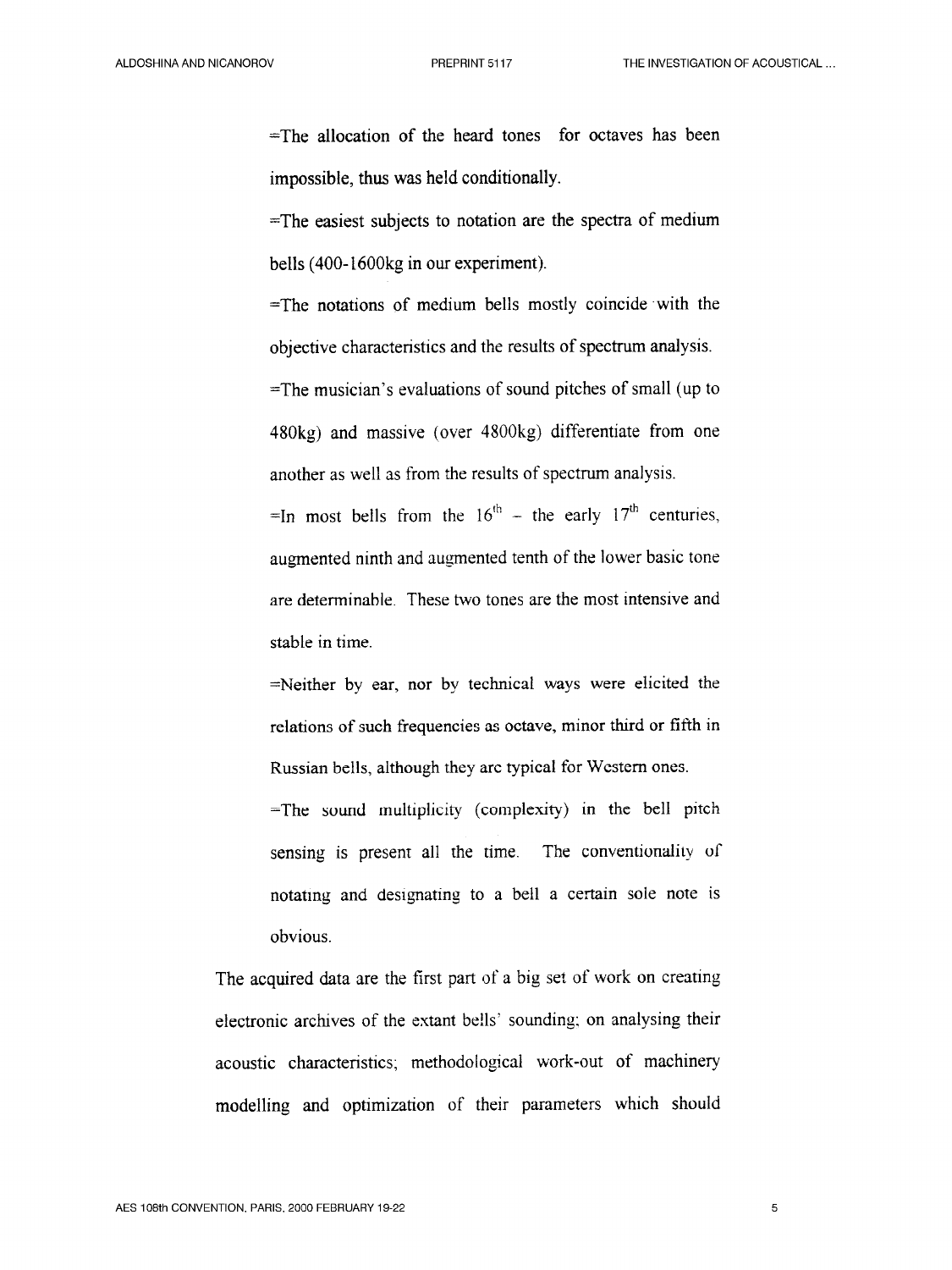encourage the keep and development bell ring  $-$  a unique phenomenon of Russian culture.

#### References

1. Acoustics of bells /Ed. T.D.Rossing.-New York: Van Nostrand Reinhold Company, 1984. - 411 p.

2. EGGEN J.H., HOUTSMA A.J.M. The pitch perception of bell sounds // Institut voor Perception Onderzoek (IPO). Annual Progress Report.-1986.-Vol.21.-H.15-23.

3. TERHARDT E., SEEWANN M. Auditive und objektive Bestimmung der Schlagtonhohe vonhistorischen Rirchenglocken // Acustica.-1984.-Bd.54, N 3.-S.129-144.

4. ZINCHENKO V., ANTOMOSHKIN A., NIKANOROV A. Acoustical characteristics of bells // NOISE-93: International Noise control and vibration conference.St.Petersburg,Russia:PROCEEDINGS.- $V.3.-St.$ Petersburg, 1993.-P.181-183.

5. БАХРАХ М.Н., НИКАНОРОВ А.Б., МАГНИЦКИЙ О.Н. Реставрация звучания колокола // Музыка колоколов: Сб. исследований и материалов /Российский институт истории искусств; Отв. ред. и сост. А.Б.Никаноров.-СПб., 1999.-С.263-267.

6. ЗИНЧЕНКО В.И., АНТОМОШКИН А.Ю., НИКАНОРОВ А.Б. Акустические характеристики колоколов звонницы Ростовского Успенского собора // Музыка колоколов: Сб. исследований и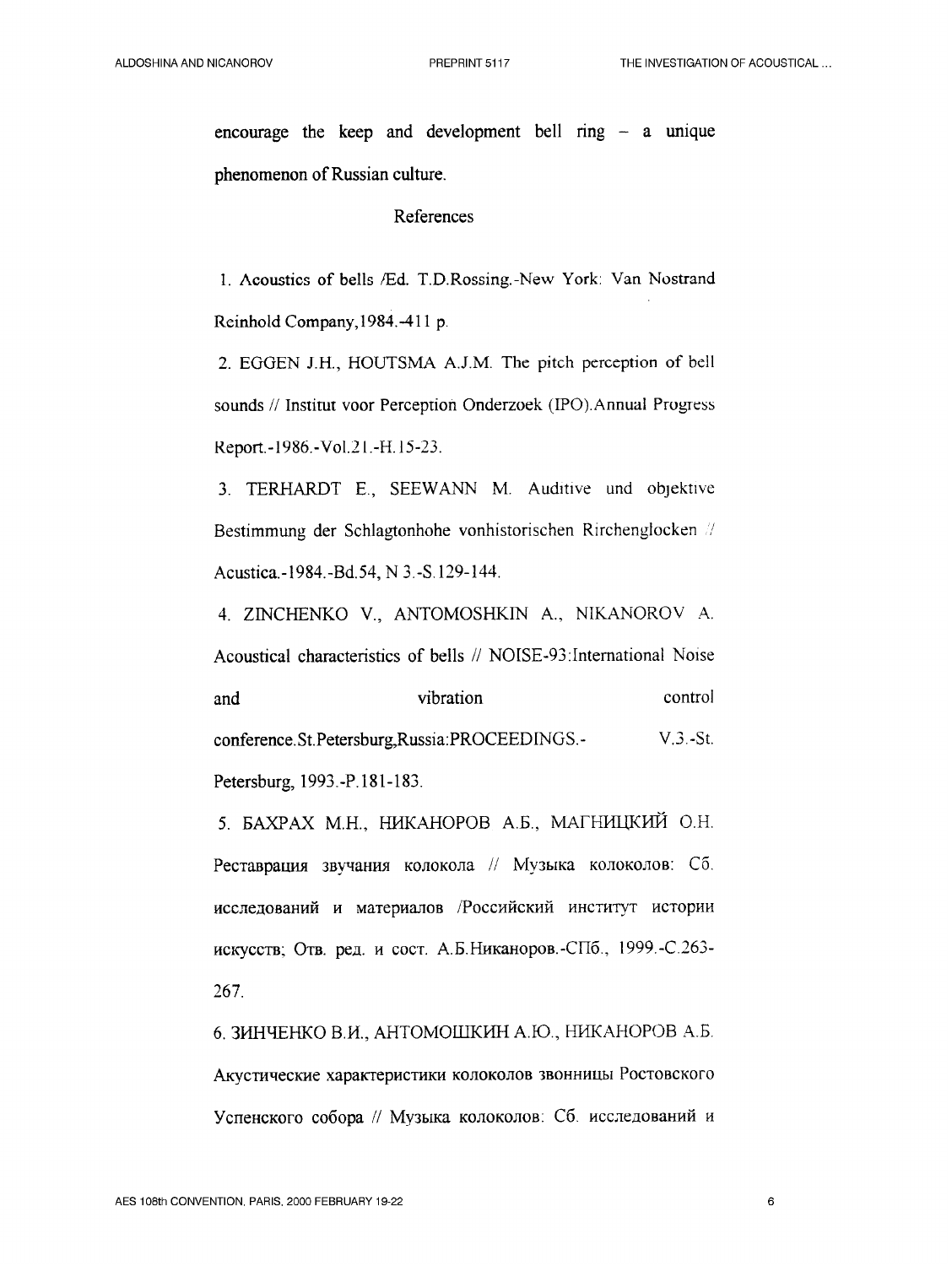материалов /Российский институт истории искусств; Отв. ред. и сост. А.Б.Никаноров.-СПб., 1999.-С.126-139.

7. ЗИНЧЕНКО В.И., АНТОМОШКИН А.Ю., НИКАНОРОВ  $A.E.$ Паспортизация колоколов  $\overline{10}$ акустическим характеристикам // Соборная звонница Ростова Великого.-Ростов, 1993.-С.111-123.

8. ИВАНОВ Д.В., НИКАНОРОВ А.Б. Из опыта компьютерной обработки звука и создания музыкально-акустической базы данных о русских колоколах северо-западной России // Инструментоведение: Молодая наука: Сборник тезисов докладов Международной конф. "Интермодальное пространство в инструментальной культуре".-СПб., 1998.-С.36-38.

9 HUKAHOPOB A.B. Инструментоведческие проблемы русской кампанологии // Вопросы инструментоведения: Сб. реф. Международной инструментоведческой конф. "Благодатовские чтения". -СПб., 1993. -С.94-97.

10. НИКАНОРОВ А.Б. Колокола и колокоьные звоны Псково-Печерского монастыря -СПб., 1988-1991. - 172 с. (рукопись).

11. НИКАНОРОВ А.Б. Экспериментальное исследование звуковысотности  $\frac{1}{2}$ старых русских колоколов Инструментоведение: Молодая наука: Сборник тезисов докладов Международной конф. "Интермодальное пространство в инструментальной культуре".-СПб., 1998.-С.52-54.

 $\overline{7}$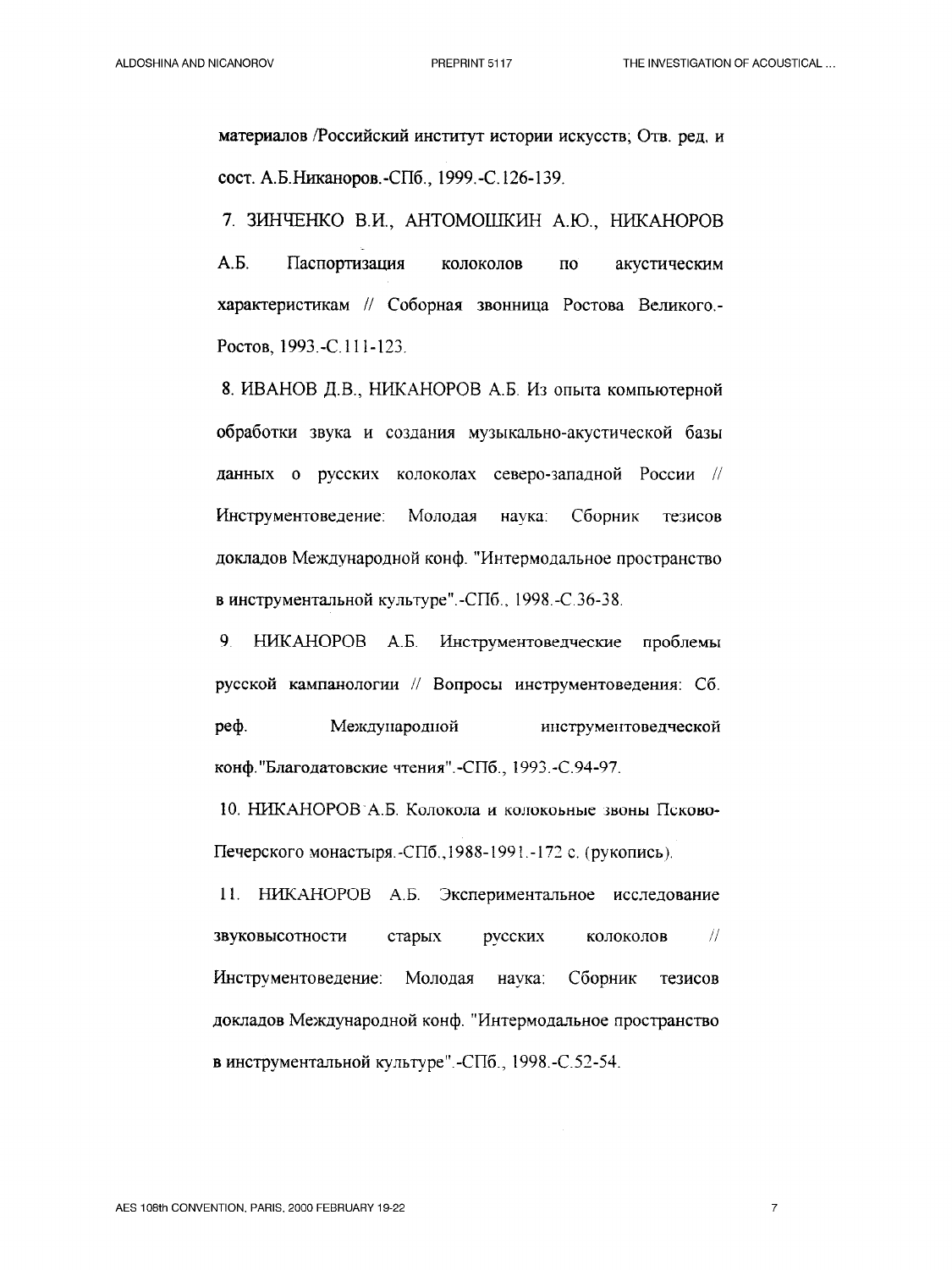12. **HIKAHOPOB**  $A.E.,$ САРАДЖЕВ  $H.K.$ Списки "индивидуальностей" русских Константина колоколов Сараджева  $\frac{1}{2}$ Вопросы инструментоведения:  $C6.$  $pe\ddot{\theta}$ . Международной инструментоведческой конф. "Благодатовские чтения". -Санкт-Петербург: Россий ский институт истории искусств, 1993. - С.83-85.

13. НЮНИН Б.Н. Колокола Храма Христа Спасителя // Русское возрождение. - 1998. - № 72. - С. 145 - 166.

14. НЮНИН Б.Н. О некоторых итогах работы лаборатории колокольной акустики // Материальная база сферы культуры: Отечественный и зарубежный опыт решения управленческих, научных и технических проблем.-Информационный сборник /РГБ.-М., 1994.-Вып.3.-С.57-58.

15. НЮНИН Б.Н., ЛАРЮКОВ А.С. Русский церковный колокол // Колокола и колокольни (Консервация и реставрация памятников культуры.-Вып. 4) /РГБ, Информкультура.-М., 1994.-C.28-41.

16. НЮНИН Б.Н., МАШИН М.А., ЮДИН С.И., ЛАРЮКОВ А.С., ШАТОВ А.С., КОНОВАЛОВ И.В., ШИПОВ А.Ф., ЗАЙМАЛИН А.В. Способ изготовления колоколов: Патент N 2097165 // Изобретения (Заявки и патенты): Офиц. бюл. Рос. агенства по патентам и товарным знакам.-1997.-N 33, ч.2, 27 нояб.-С.303-304.

8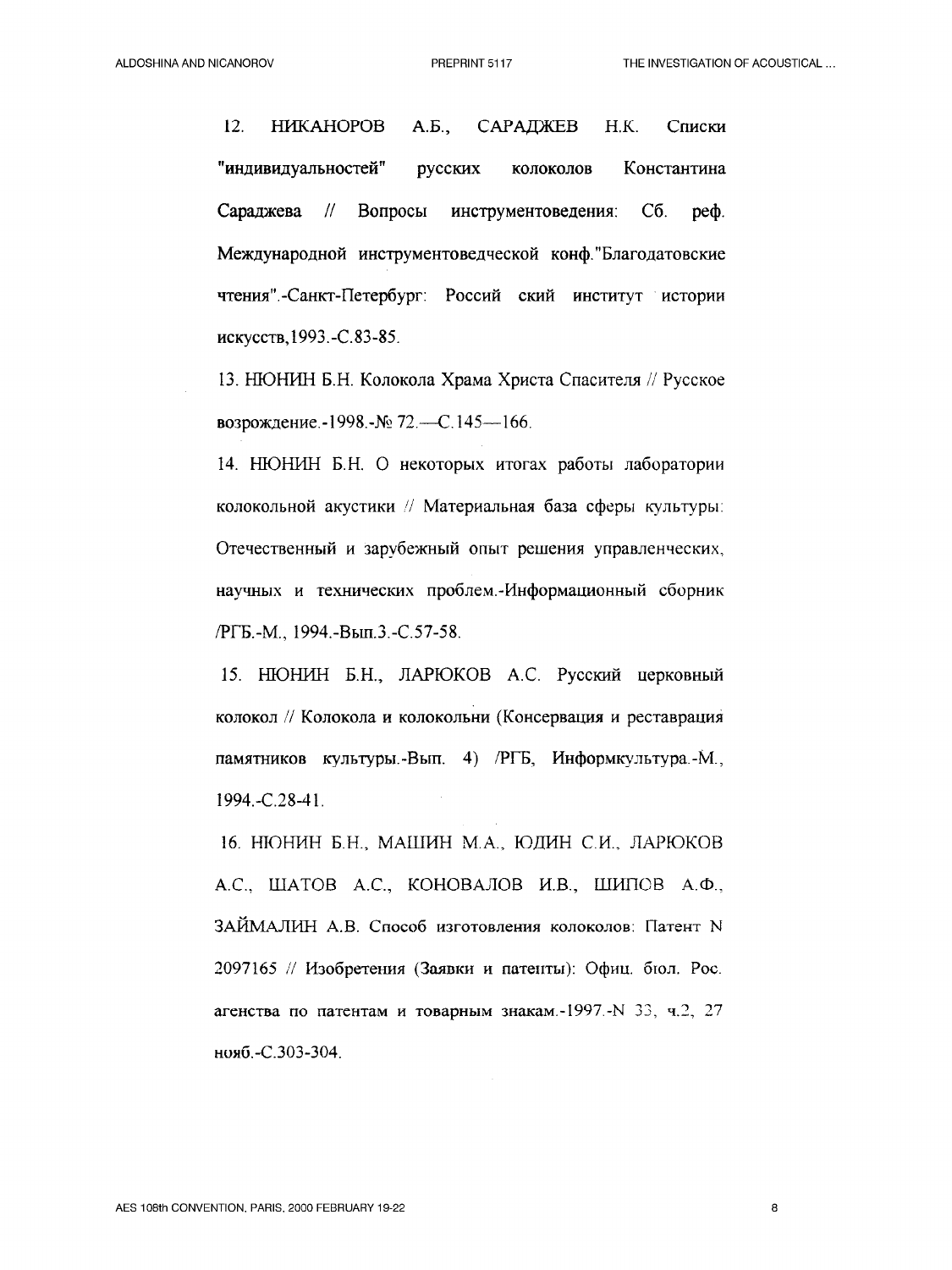$\sqrt{1-\epsilon}$ 

17. УОЛКЕР Дж. В колокольном звоне можно расслышать такие звуки, которые колокола не издают // В мире науки.-1984.-N 9.-C.100-105.

ШАШКИНА Т.Б.  $K$ морфологической проблеме 18. монументальных инструментов с обертоновым интонированием Проблемы традиционной колокол)  $\mathcal{H}$ (трембита, инструментальной музыки народов СССР /ЛГИТМиК.-Л., 1986.- $C.68-71.$ 

a na

 $\mathsf{9}$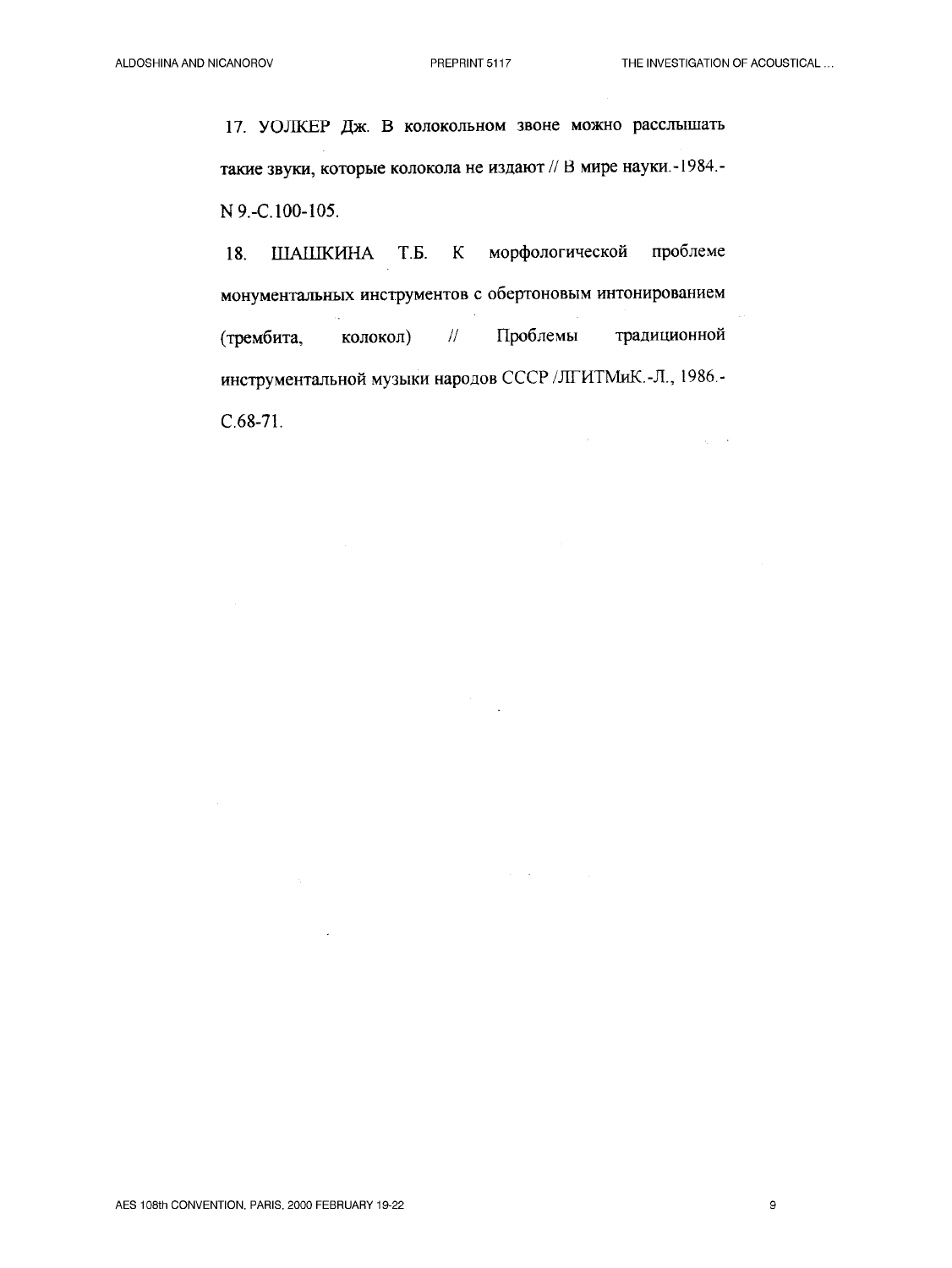| Acoustical<br>parameters |    |    | F <sub>1</sub> | F <sub>2</sub> | F <sub>3</sub> | F <sub>4</sub> | F <sub>5</sub> | F <sub>6</sub> | F <sub>7</sub> | F <sub>8</sub> |
|--------------------------|----|----|----------------|----------------|----------------|----------------|----------------|----------------|----------------|----------------|
| frequency                | Fi | ПЦ | 58.5           | 115.5          | 145            | 189            | 252.5          | 301            | 319            | 381.5          |
| Max SPL                  |    | дБ | 84.5           | 83.5           | 99             | 89             | 97             | 101.5          | 90.5           | 102.5          |
| Reverbera<br>tion time   |    | C  | 165            | 53             | 39             | 16.7           | 12.9           | 5.8            | 5.5            | 14.9           |
| Fi/F <sub>0</sub>        | m  |    | 0.51           |                | 1.26           | 1.64           | 2.19           | 2.61           | 2.76           | 3.30           |

Tab. 1



Fig. 1 The shape of bell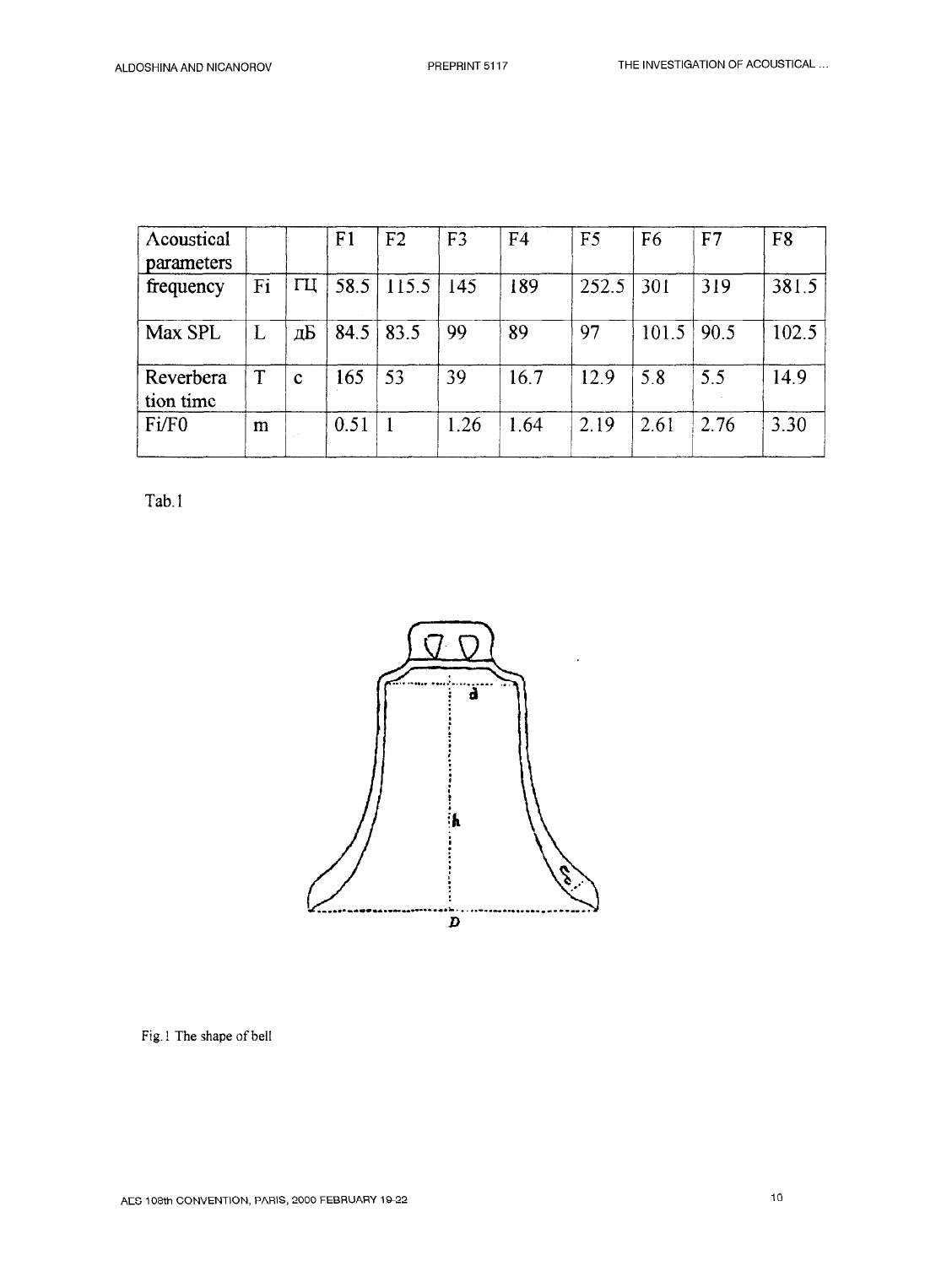





Fig.2b Frequency characteristics of sound pressure at the moment ten seconds later after strike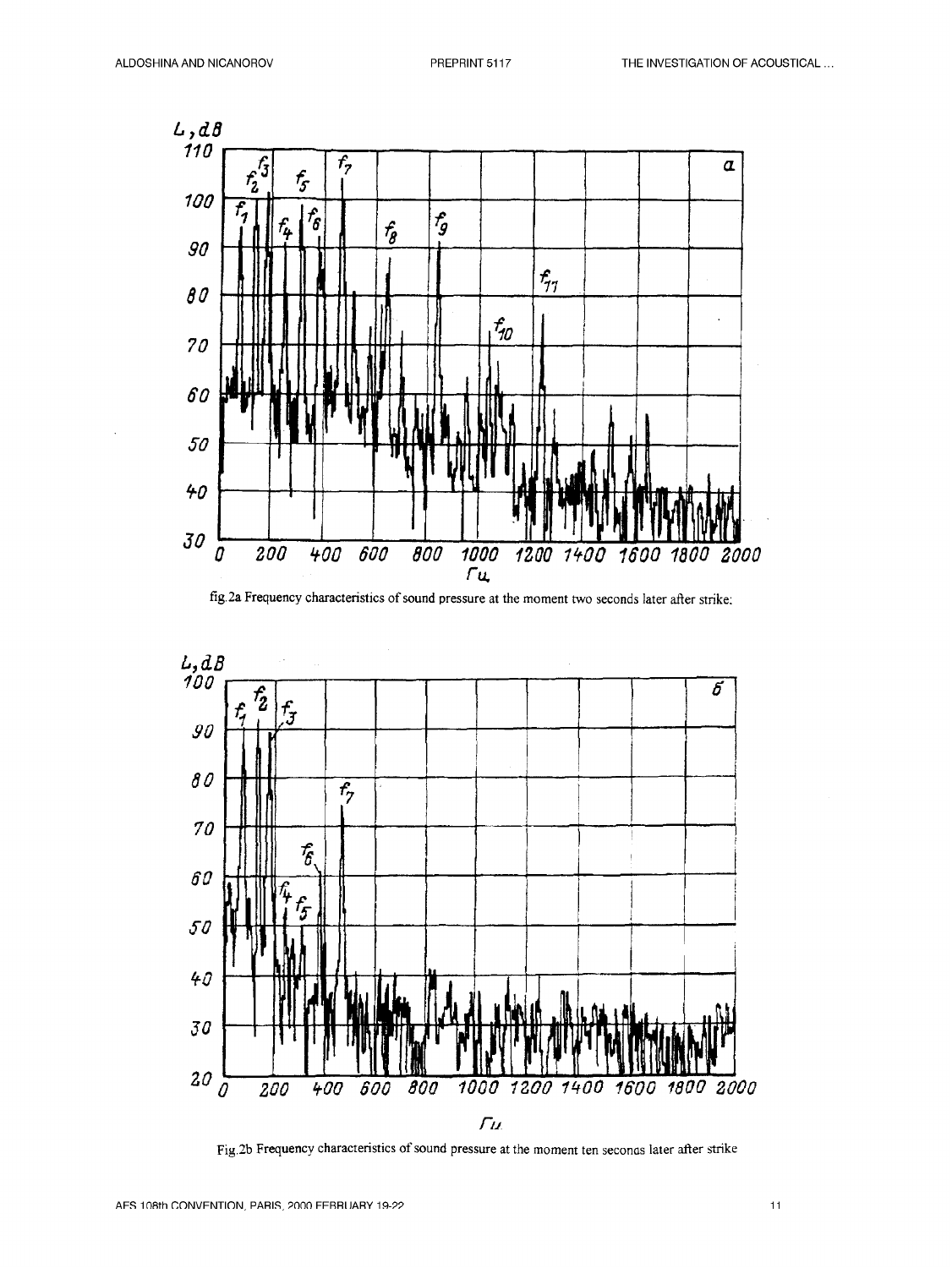

Fig.3. Transient process with beats



Fig.4 Measurement modes of bells vibration